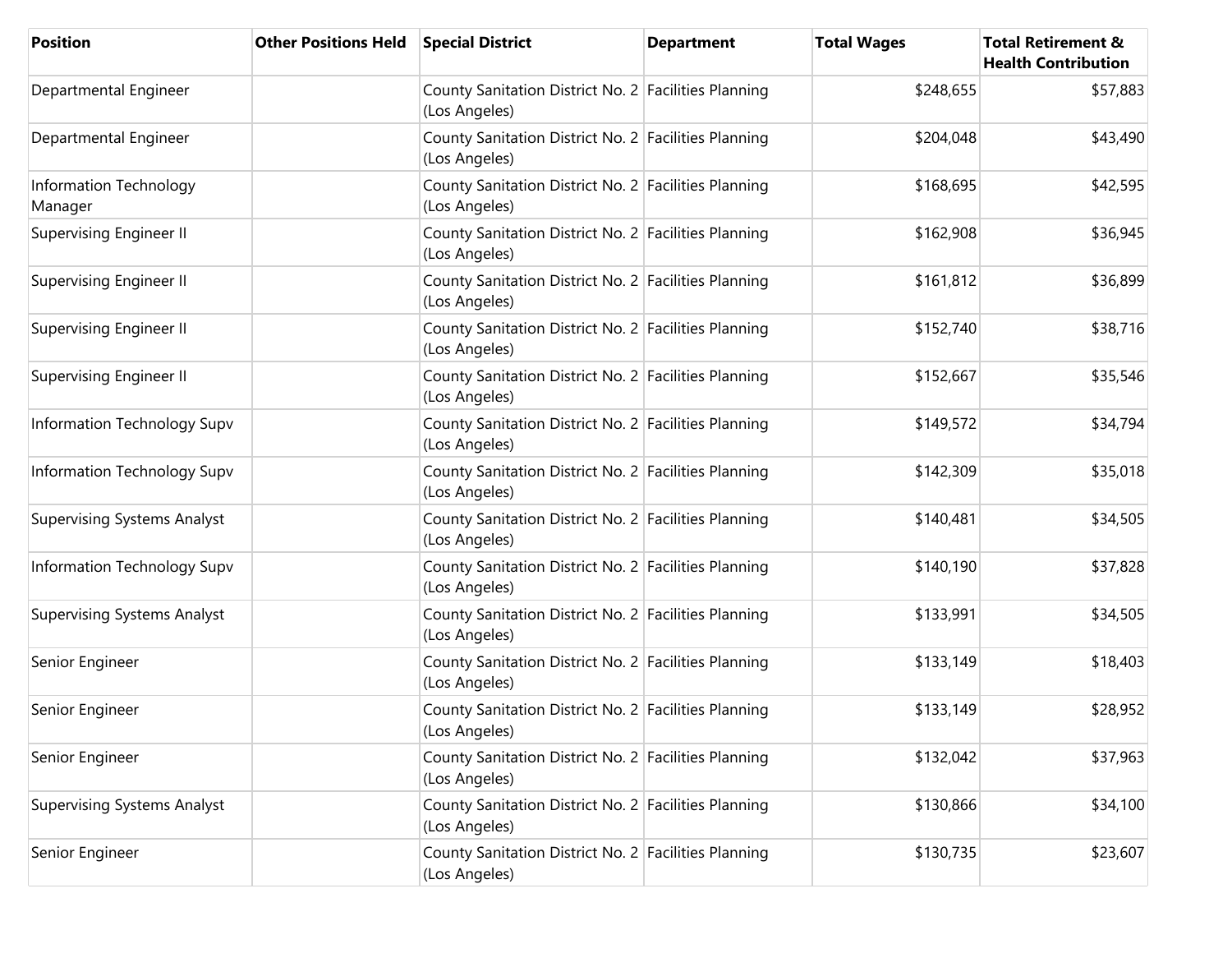| Senior Engineer                    | County Sanitation District No. 2 Facilities Planning<br>(Los Angeles) | \$130,564 | \$35,504 |
|------------------------------------|-----------------------------------------------------------------------|-----------|----------|
| Senior Engineer                    | County Sanitation District No. 2 Facilities Planning<br>(Los Angeles) | \$129,187 | \$41,780 |
| Senior Systems Analyst             | County Sanitation District No. 2 Facilities Planning<br>(Los Angeles) | \$128,712 | \$28,119 |
| Senior Engineer                    | County Sanitation District No. 2 Facilities Planning<br>(Los Angeles) | \$126,144 | \$16,607 |
| Recycling Coordinator              | County Sanitation District No. 2 Facilities Planning<br>(Los Angeles) | \$125,210 | \$32,330 |
| <b>Supervising Systems Analyst</b> | County Sanitation District No. 2 Facilities Planning<br>(Los Angeles) | \$124,507 | \$35,956 |
| Senior Systems Analyst             | County Sanitation District No. 2 Facilities Planning<br>(Los Angeles) | \$124,241 | \$21,581 |
| Senior Systems Analyst             | County Sanitation District No. 2 Facilities Planning<br>(Los Angeles) | \$123,760 | \$32,663 |
| Senior Systems Analyst             | County Sanitation District No. 2 Facilities Planning<br>(Los Angeles) | \$121,454 | \$27,454 |
| Senior Systems Analyst             | County Sanitation District No. 2 Facilities Planning<br>(Los Angeles) | \$118,654 | \$30,382 |
| Senior Systems Analyst             | County Sanitation District No. 2 Facilities Planning<br>(Los Angeles) | \$118,466 | \$38,926 |
| Civil Engineer                     | County Sanitation District No. 2 Facilities Planning<br>(Los Angeles) | \$117,956 | \$33,212 |
| Senior Systems Analyst             | County Sanitation District No. 2 Facilities Planning<br>(Los Angeles) | \$117,566 | \$27,083 |
| Civil Engineer                     | County Sanitation District No. 2 Facilities Planning<br>(Los Angeles) | \$115,977 | \$36,966 |
| Senior Systems Analyst             | County Sanitation District No. 2 Facilities Planning<br>(Los Angeles) | \$115,113 | \$30,293 |
| <b>Systems Analyst II</b>          | County Sanitation District No. 2 Facilities Planning<br>(Los Angeles) | \$115,011 | \$26,237 |
| Senior Systems Analyst             | County Sanitation District No. 2 Facilities Planning<br>(Los Angeles) | \$114,515 | \$33,261 |
| Senior Systems Analyst             | County Sanitation District No. 2 Facilities Planning<br>(Los Angeles) | \$113,858 | \$32,668 |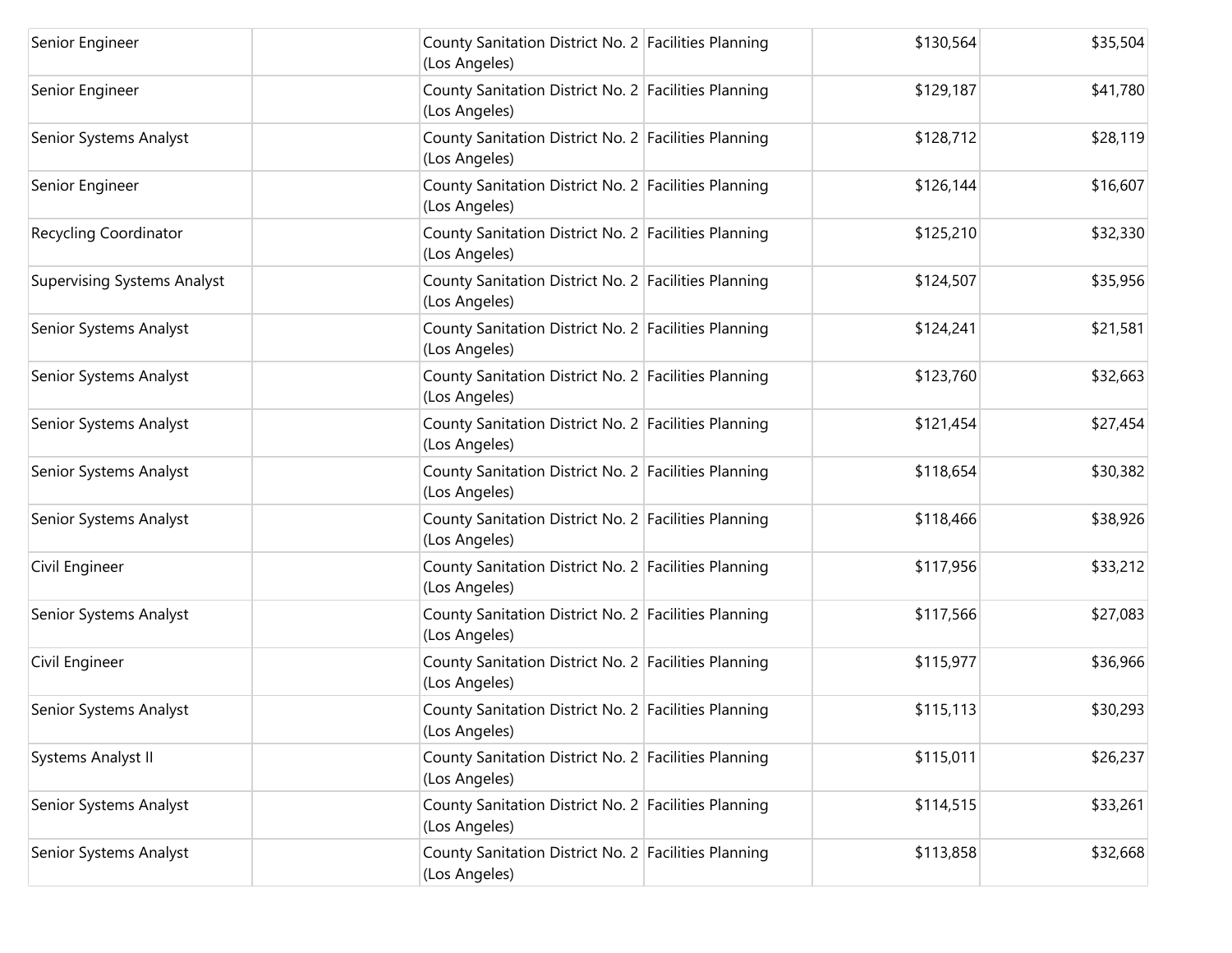| Systems Analyst II               | County Sanitation District No. 2 Facilities Planning<br>(Los Angeles) | \$113,275 | \$30,312 |
|----------------------------------|-----------------------------------------------------------------------|-----------|----------|
| <b>Engineering Associate III</b> | County Sanitation District No. 2 Facilities Planning<br>(Los Angeles) | \$112,656 | \$34,603 |
| Systems Analyst II               | County Sanitation District No. 2 Facilities Planning<br>(Los Angeles) | \$110,838 | \$31,794 |
| Systems Analyst II               | County Sanitation District No. 2 Facilities Planning<br>(Los Angeles) | \$109,833 | \$29,852 |
| Gen Services & Facilities Supv   | County Sanitation District No. 2 Facilities Planning<br>(Los Angeles) | \$108,560 | \$29,389 |
| Senior Systems Analyst           | County Sanitation District No. 2 Facilities Planning<br>(Los Angeles) | \$106,065 | \$29,884 |
| Supv Of Computer Operations      | County Sanitation District No. 2 Facilities Planning<br>(Los Angeles) | \$105,693 | \$22,489 |
| Systems Analyst II               | County Sanitation District No. 2 Facilities Planning<br>(Los Angeles) | \$105,576 | \$30,339 |
| Senior Engineer                  | County Sanitation District No. 2 Facilities Planning<br>(Los Angeles) | \$105,051 | \$25,097 |
| Systems Analyst II               | County Sanitation District No. 2 Facilities Planning<br>(Los Angeles) | \$104,832 | \$29,039 |
| Senior Systems Analyst           | County Sanitation District No. 2 Facilities Planning<br>(Los Angeles) | \$104,673 | \$32,665 |
| Systems Analyst II               | County Sanitation District No. 2 Facilities Planning<br>(Los Angeles) | \$104,620 | \$26,742 |
| <b>Environmental Planner III</b> | County Sanitation District No. 2 Facilities Planning<br>(Los Angeles) | \$104,355 | \$30,679 |
| Designer I                       | County Sanitation District No. 2 Facilities Planning<br>(Los Angeles) | \$104,344 | \$24,270 |
| Real Property Agent II           | County Sanitation District No. 2 Facilities Planning<br>(Los Angeles) | \$103,897 | \$19,744 |
| Systems Analyst II               | County Sanitation District No. 2 Facilities Planning<br>(Los Angeles) | \$103,526 | \$26,868 |
| Systems Analyst II               | County Sanitation District No. 2 Facilities Planning<br>(Los Angeles) | \$103,526 | \$19,773 |
| Systems Analyst II               | County Sanitation District No. 2 Facilities Planning<br>(Los Angeles) | \$103,346 | \$28,780 |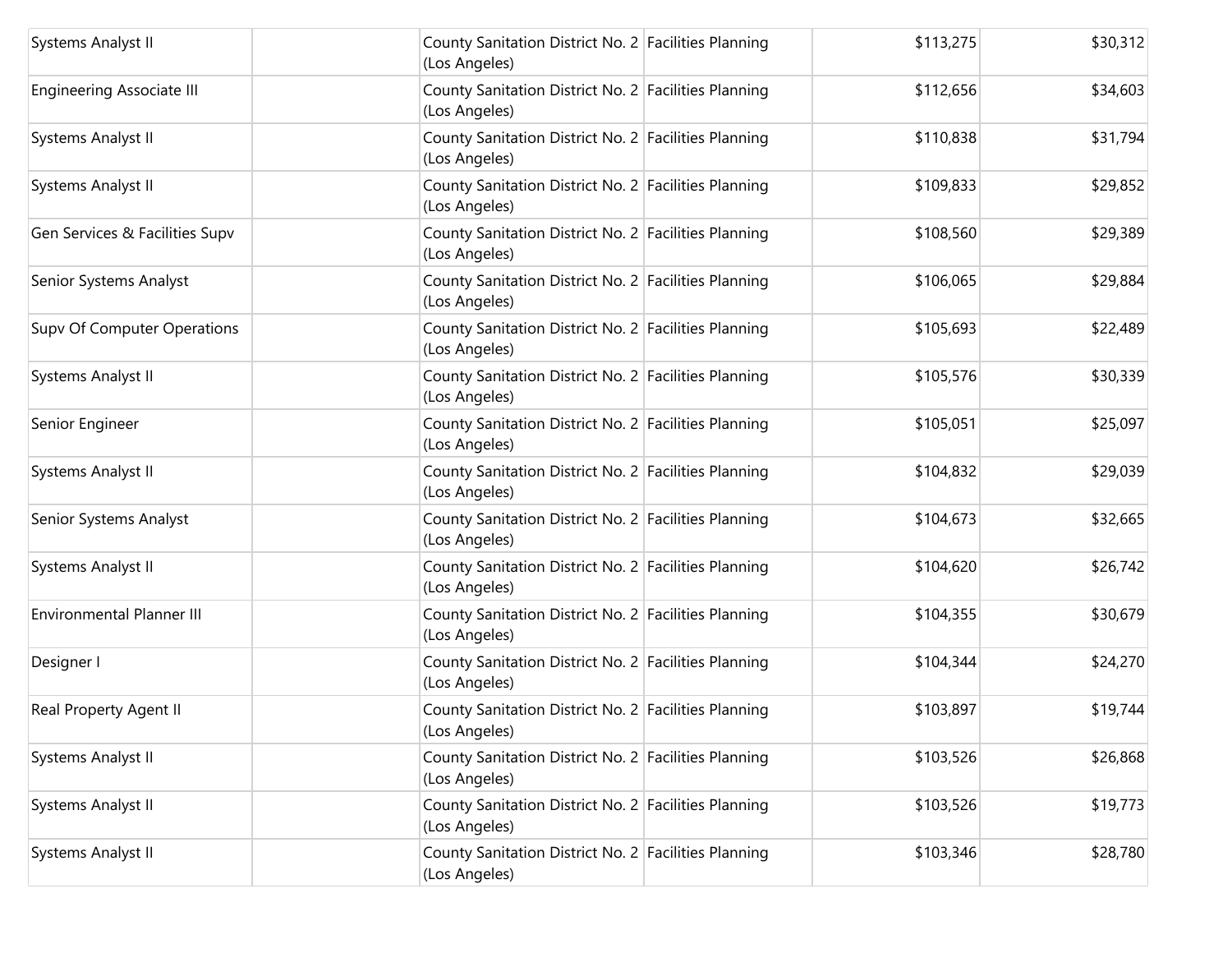| Senior Systems Analyst             | County Sanitation District No. 2 Facilities Planning<br>(Los Angeles) | \$103,200 | \$32,217 |
|------------------------------------|-----------------------------------------------------------------------|-----------|----------|
| Systems Analyst II                 | County Sanitation District No. 2 Facilities Planning<br>(Los Angeles) | \$103,186 | \$30,166 |
| <b>Systems Analyst II</b>          | County Sanitation District No. 2 Facilities Planning<br>(Los Angeles) | \$102,530 | \$32,075 |
| Systems Analyst II                 | County Sanitation District No. 2 Facilities Planning<br>(Los Angeles) | \$102,501 | \$42,602 |
| Senior Systems Analyst             | County Sanitation District No. 2 Facilities Planning<br>(Los Angeles) | \$102,501 | \$33,623 |
| <b>Systems Analyst II</b>          | County Sanitation District No. 2 Facilities Planning<br>(Los Angeles) | \$102,141 | \$46,217 |
| <b>Environmental Planner III</b>   | County Sanitation District No. 2 Facilities Planning<br>(Los Angeles) | \$100,517 | \$31,434 |
| Real Property Agent II             | County Sanitation District No. 2 Facilities Planning<br>(Los Angeles) | \$100,114 | \$34,678 |
| <b>Environmental Planner III</b>   | County Sanitation District No. 2 Facilities Planning<br>(Los Angeles) | \$99,538  | \$29,794 |
| <b>Supervising Systems Analyst</b> | County Sanitation District No. 2 Facilities Planning<br>(Los Angeles) | \$99,493  | \$24,299 |
| Systems Analyst II                 | County Sanitation District No. 2 Facilities Planning<br>(Los Angeles) | \$98,349  | \$28,433 |
| Systems Analyst I                  | County Sanitation District No. 2 Facilities Planning<br>(Los Angeles) | \$95,089  | \$23,616 |
| Real Property Agent II             | County Sanitation District No. 2 Facilities Planning<br>(Los Angeles) | \$94,626  | \$50,193 |
| Senior It Technician               | County Sanitation District No. 2 Facilities Planning<br>(Los Angeles) | \$94,561  | \$19,268 |
| Systems Analyst I                  | County Sanitation District No. 2 Facilities Planning<br>(Los Angeles) | \$94,291  | \$23,560 |
| Senior It Technician               | County Sanitation District No. 2 Facilities Planning<br>(Los Angeles) | \$92,199  | \$26,764 |
| Records Administrator              | County Sanitation District No. 2 Facilities Planning<br>(Los Angeles) | \$89,977  | \$18,243 |
| It Technician II                   | County Sanitation District No. 2 Facilities Planning<br>(Los Angeles) | \$88,670  | \$29,406 |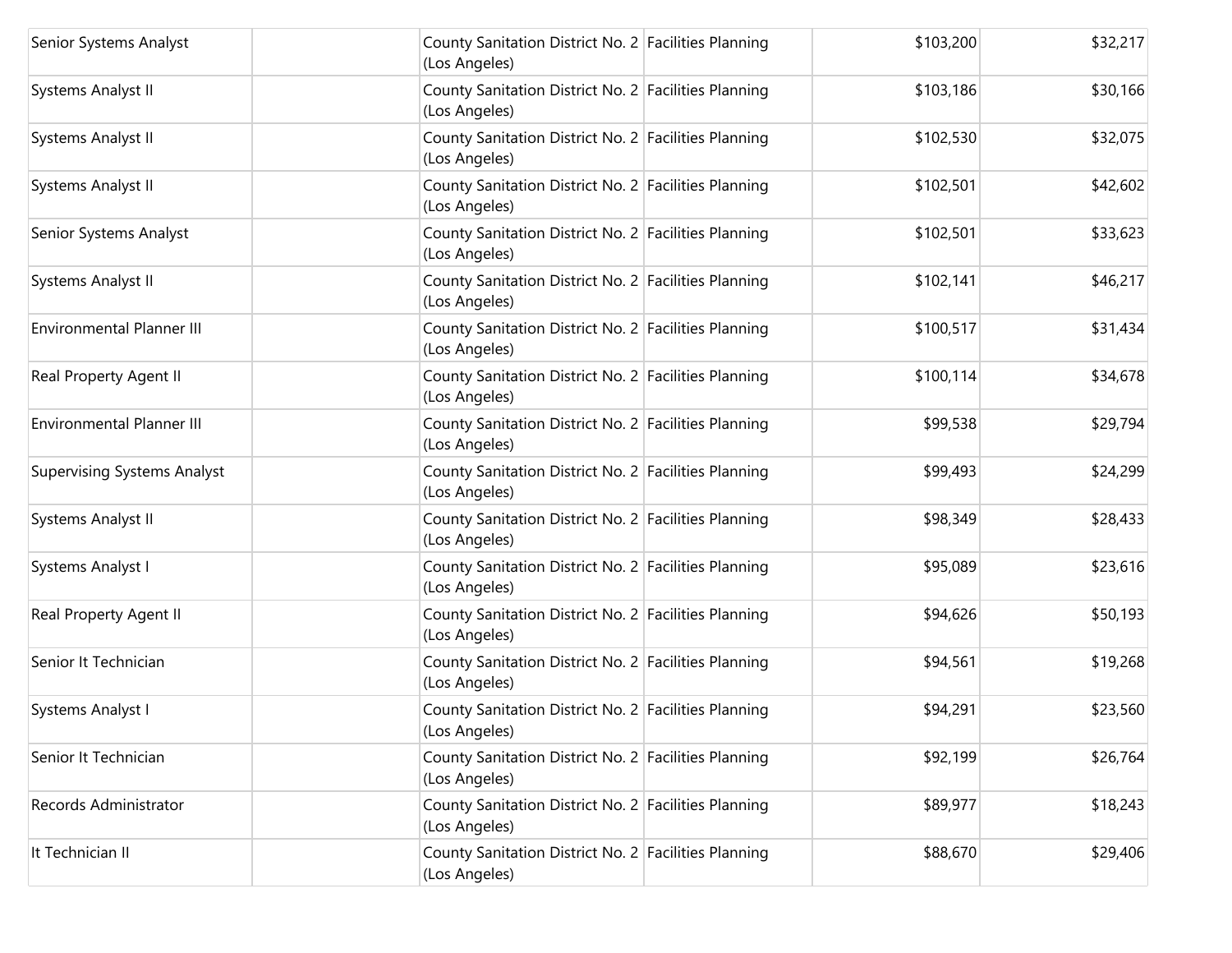| Programmer Analyst III                   | County Sanitation District No. 2 Facilities Planning<br>(Los Angeles) | \$88,311 | \$26,946 |
|------------------------------------------|-----------------------------------------------------------------------|----------|----------|
| It Technician III                        | County Sanitation District No. 2 Facilities Planning<br>(Los Angeles) | \$87,542 | \$27,243 |
| Programmer Analyst III                   | County Sanitation District No. 2 Facilities Planning<br>(Los Angeles) | \$87,406 | \$28,225 |
| Programmer Analyst III                   | County Sanitation District No. 2 Facilities Planning<br>(Los Angeles) | \$86,706 | \$23,842 |
| Programmer Analyst III                   | County Sanitation District No. 2 Facilities Planning<br>(Los Angeles) | \$86,685 | \$29,049 |
| It Technician III                        | County Sanitation District No. 2 Facilities Planning<br>(Los Angeles) | \$86,024 | \$28,302 |
| Programmer Analyst III                   | County Sanitation District No. 2 Facilities Planning<br>(Los Angeles) | \$85,807 | \$25,393 |
| It Technician III                        | County Sanitation District No. 2 Facilities Planning<br>(Los Angeles) | \$85,574 | \$27,927 |
| Programmer Analyst III                   | County Sanitation District No. 2 Facilities Planning<br>(Los Angeles) | \$85,075 | \$27,003 |
| It Technician III                        | County Sanitation District No. 2 Facilities Planning<br>(Los Angeles) | \$84,981 | \$28,812 |
| It Technician III                        | County Sanitation District No. 2 Facilities Planning<br>(Los Angeles) | \$84,909 | \$26,807 |
| Programmer Analyst III                   | County Sanitation District No. 2 Facilities Planning<br>(Los Angeles) | \$84,323 | \$35,707 |
| It Technician III                        | County Sanitation District No. 2 Facilities Planning<br>(Los Angeles) | \$84,240 | \$28,668 |
| It Technician II                         | County Sanitation District No. 2 Facilities Planning<br>(Los Angeles) | \$84,225 | \$27,235 |
| Document Services Systems<br>Coordinator | County Sanitation District No. 2 Facilities Planning<br>(Los Angeles) | \$84,140 | \$45,125 |
| It Technician III                        | County Sanitation District No. 2 Facilities Planning<br>(Los Angeles) | \$84,140 | \$33,975 |
| It Technician III                        | County Sanitation District No. 2 Facilities Planning<br>(Los Angeles) | \$83,988 | \$26,345 |
| It Technician III                        | County Sanitation District No. 2 Facilities Planning<br>(Los Angeles) | \$81,972 | \$26,569 |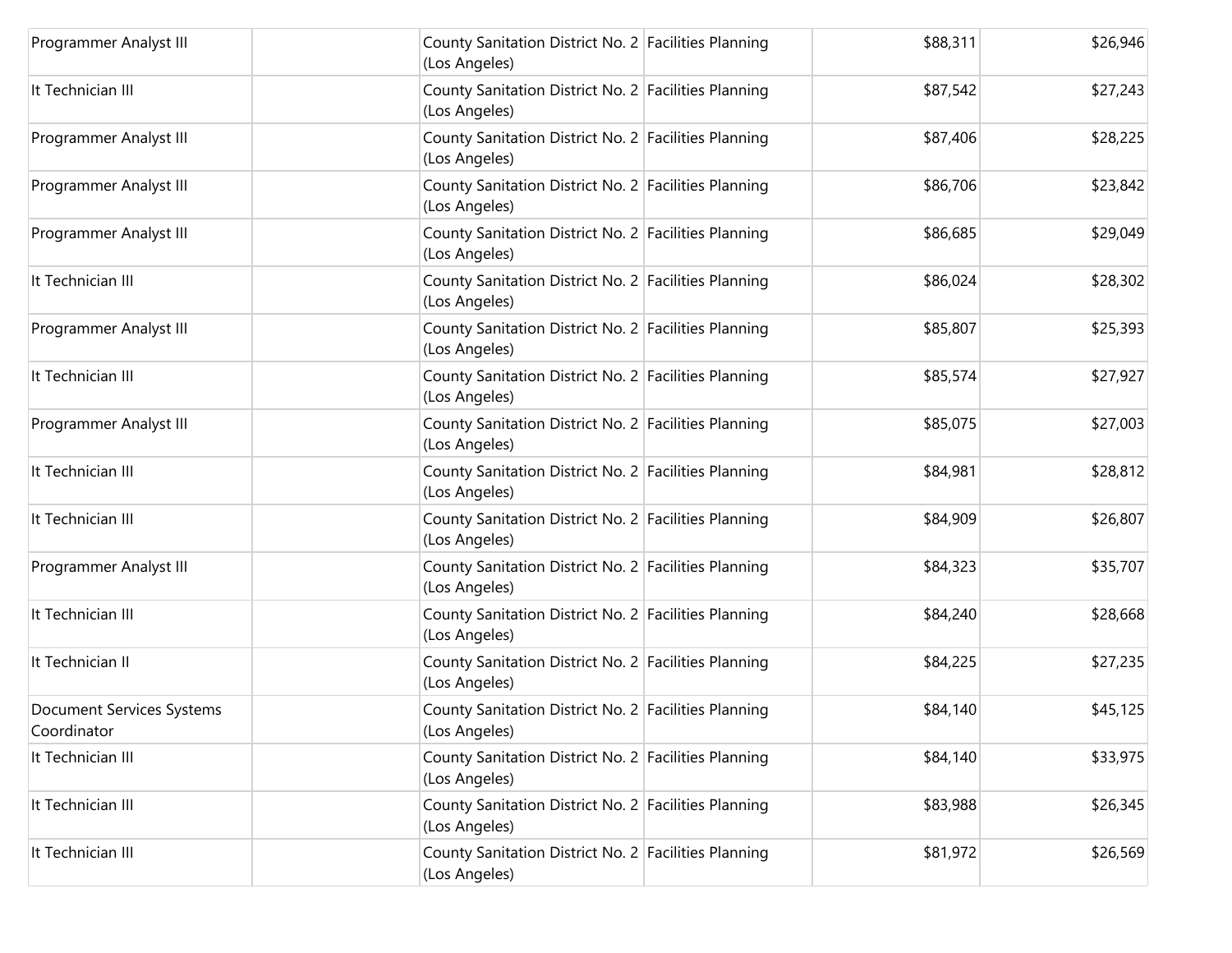| It Technician III                   | County Sanitation District No. 2 Facilities Planning<br>(Los Angeles) | \$81,950 | \$23,857 |
|-------------------------------------|-----------------------------------------------------------------------|----------|----------|
| Programmer Analyst II               | County Sanitation District No. 2 Facilities Planning<br>(Los Angeles) | \$78,483 | \$16,186 |
| Computer Operator II                | County Sanitation District No. 2 Facilities Planning<br>(Los Angeles) | \$78,361 | \$26,295 |
| <b>Customer Service Specialist</b>  | County Sanitation District No. 2 Facilities Planning<br>(Los Angeles) | \$77,202 | \$26,953 |
| <b>Customer Service Specialist</b>  | County Sanitation District No. 2 Facilities Planning<br>(Los Angeles) | \$74,953 | \$18,899 |
| Drafting Technician III             | County Sanitation District No. 2 Facilities Planning<br>(Los Angeles) | \$74,554 | \$24,791 |
| General Services Coordinator II     | County Sanitation District No. 2 Facilities Planning<br>(Los Angeles) | \$74,078 | \$25,113 |
| Supv Of Records &<br>Reproduction   | County Sanitation District No. 2 Facilities Planning<br>(Los Angeles) | \$73,312 | \$16,129 |
| Computer Operator II                | County Sanitation District No. 2 Facilities Planning<br>(Los Angeles) | \$69,853 | \$19,971 |
| Administrative Secretary            | County Sanitation District No. 2 Facilities Planning<br>(Los Angeles) | \$69,543 | \$27,170 |
| Computer Operator II                | County Sanitation District No. 2 Facilities Planning<br>(Los Angeles) | \$67,264 | \$25,976 |
| Computer Operator II                | County Sanitation District No. 2 Facilities Planning<br>(Los Angeles) | \$64,514 | \$14,922 |
| Information Technology<br>Assistant | County Sanitation District No. 2 Facilities Planning<br>(Los Angeles) | \$63,229 | \$35,762 |
| Secretary II                        | County Sanitation District No. 2 Facilities Planning<br>(Los Angeles) | \$62,817 | \$24,899 |
| Senior Systems Analyst              | County Sanitation District No. 2 Facilities Planning<br>(Los Angeles) | \$61,639 | \$16,081 |
| Telephone Oper/Receptionist         | County Sanitation District No. 2 Facilities Planning<br>(Los Angeles) | \$61,561 | \$13,874 |
| Secretary II                        | County Sanitation District No. 2 Facilities Planning<br>(Los Angeles) | \$60,052 | \$20,719 |
| Sr. Information Technology<br>Clerk | County Sanitation District No. 2 Facilities Planning<br>(Los Angeles) | \$56,933 | \$13,659 |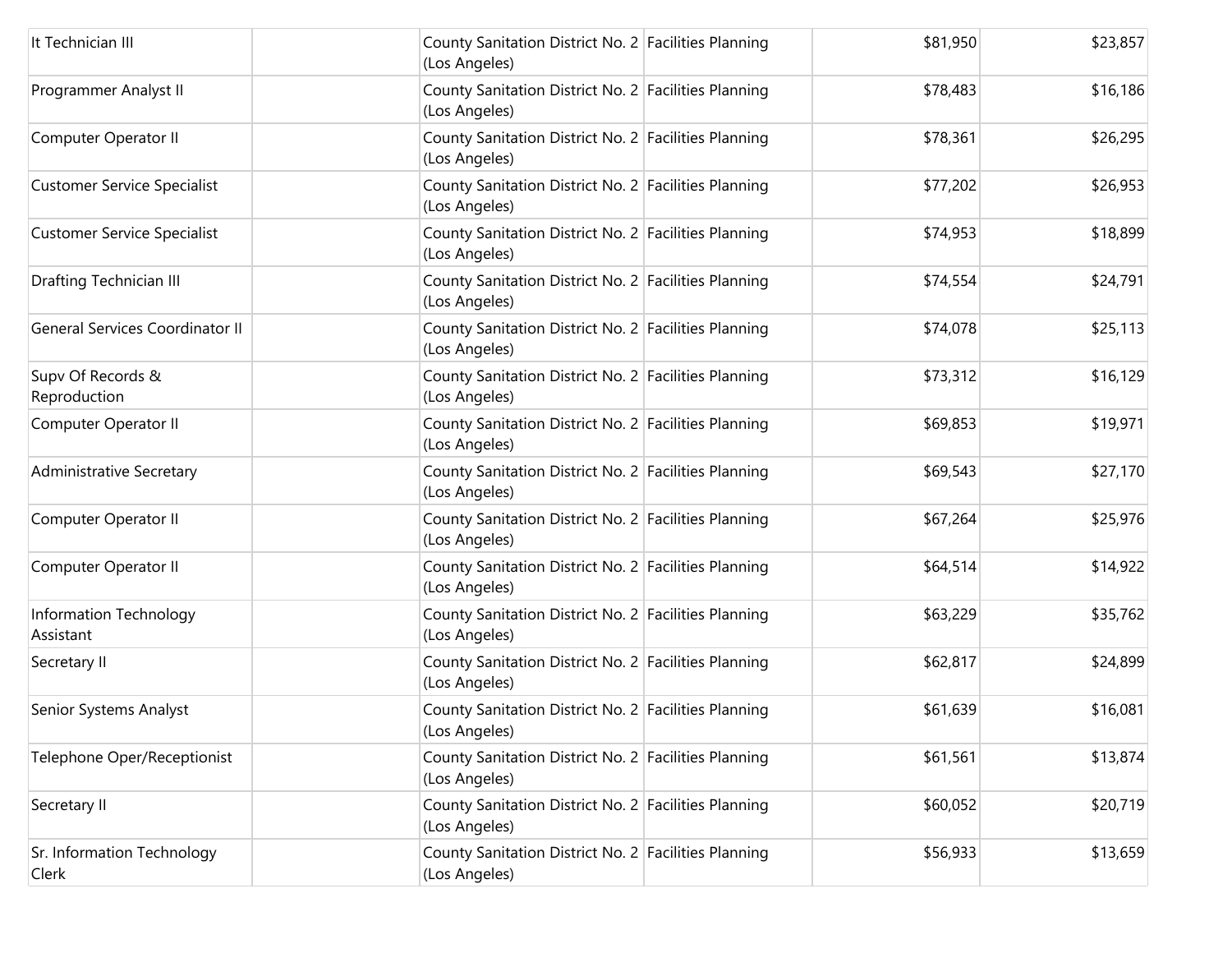| Senior Typist Clerk                 | County Sanitation District No. 2 Facilities Planning<br>(Los Angeles) | \$55,893 | \$25,345 |
|-------------------------------------|-----------------------------------------------------------------------|----------|----------|
| Senior Reproduction Clerk           | County Sanitation District No. 2 Facilities Planning<br>(Los Angeles) | \$55,845 | \$13,829 |
| Sr. Information Technology<br>Clerk | County Sanitation District No. 2 Facilities Planning<br>(Los Angeles) | \$54,907 | \$24,219 |
| General Services Worker II          | County Sanitation District No. 2 Facilities Planning<br>(Los Angeles) | \$52,438 | \$18,150 |
| <b>General Services Worker II</b>   | County Sanitation District No. 2 Facilities Planning<br>(Los Angeles) | \$51,665 | \$22,561 |
| <b>General Services Worker II</b>   | County Sanitation District No. 2 Facilities Planning<br>(Los Angeles) | \$51,265 | \$27,336 |
| <b>Reproduction Clerk</b>           | County Sanitation District No. 2 Facilities Planning<br>(Los Angeles) | \$51,172 | \$21,963 |
| <b>Reproduction Clerk</b>           | County Sanitation District No. 2 Facilities Planning<br>(Los Angeles) | \$50,743 | \$22,663 |
| Typist Clerk II                     | County Sanitation District No. 2 Facilities Planning<br>(Los Angeles) | \$50,679 | \$23,444 |
| Typist Clerk II                     | County Sanitation District No. 2 Facilities Planning<br>(Los Angeles) | \$50,139 | \$11,393 |
| <b>Reproduction Clerk</b>           | County Sanitation District No. 2 Facilities Planning<br>(Los Angeles) | \$49,287 | \$12,989 |
| Telephone Oper/Receptionist         | County Sanitation District No. 2 Facilities Planning<br>(Los Angeles) | \$47,644 | \$13,381 |
| Information Technology Clerk<br>Ш   | County Sanitation District No. 2 Facilities Planning<br>(Los Angeles) | \$44,452 | \$11,483 |
| Typist Clerk I                      | County Sanitation District No. 2 Facilities Planning<br>(Los Angeles) | \$39,652 | \$11,808 |
| Civil Engineer                      | County Sanitation District No. 2 Facilities Planning<br>(Los Angeles) | \$29,870 | \$16,753 |
| <b>Student Employee</b>             | County Sanitation District No. 2 Facilities Planning<br>(Los Angeles) | \$17,309 | \$0      |
| Senior Typist Clerk                 | County Sanitation District No. 2 Facilities Planning<br>(Los Angeles) | \$11,201 | \$2,331  |
| H-General Services Worker I         | County Sanitation District No. 2 Facilities Planning<br>(Los Angeles) | \$5,546  | \$766    |